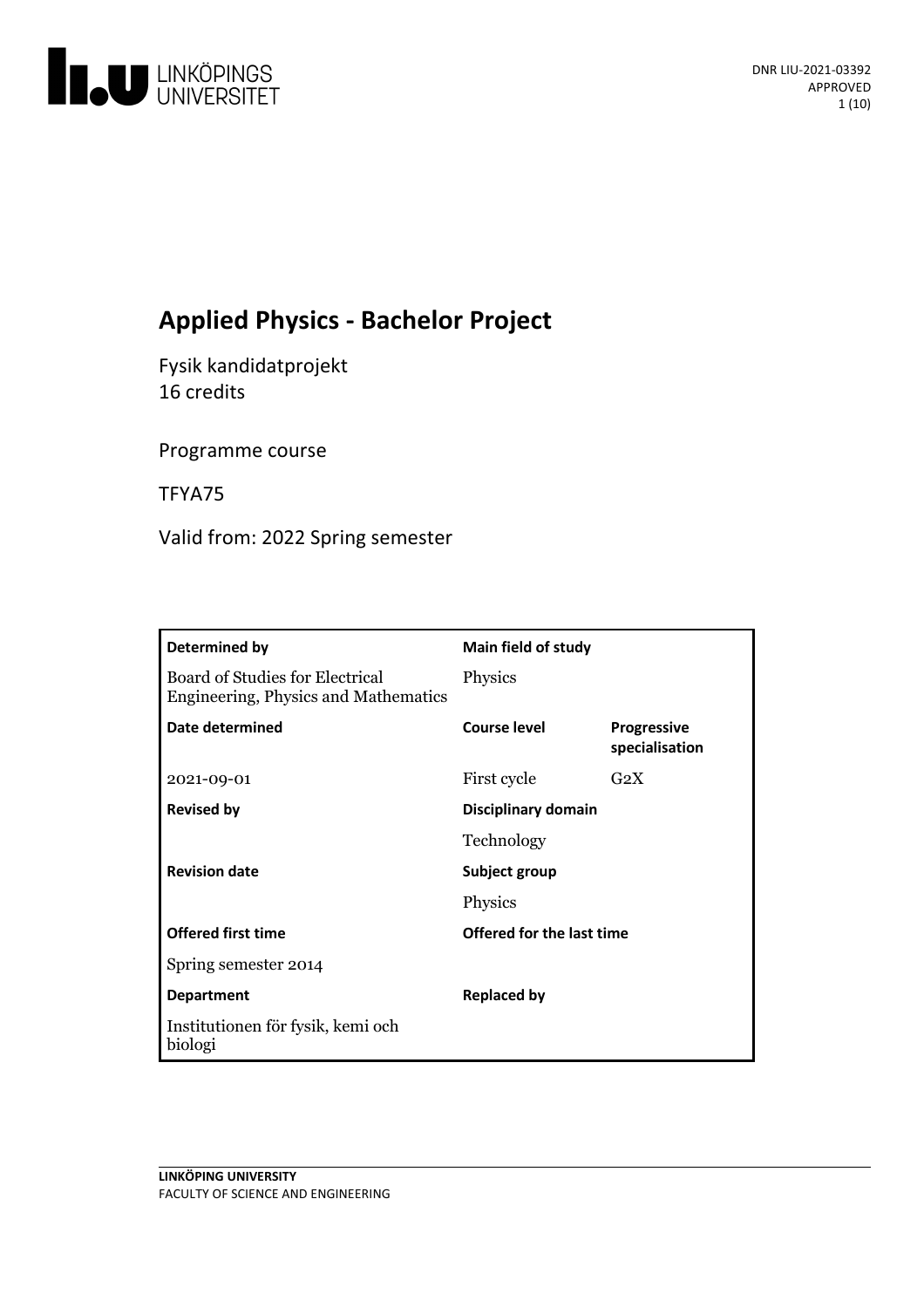# Course offered for

- Master of Science in Applied Physics and Electrical Engineering
- Master of Science in Applied Physics and Electrical Engineering International

# Entry requirements

For admission to the course, see tab Common rules, headline Commencing a degree project.

# Examination

|             | PRA1 Project work                     | 11 credits         | U.G |
|-------------|---------------------------------------|--------------------|-----|
|             | UPG1 Written report                   | 2 credits          | U.G |
| UPG2 Ethics |                                       | 1.5 credits U, G   |     |
|             | UPG3 Oral presentation and opposition | $1.5$ credits U, G |     |

# Grades

Two grade scale, older version, U, G

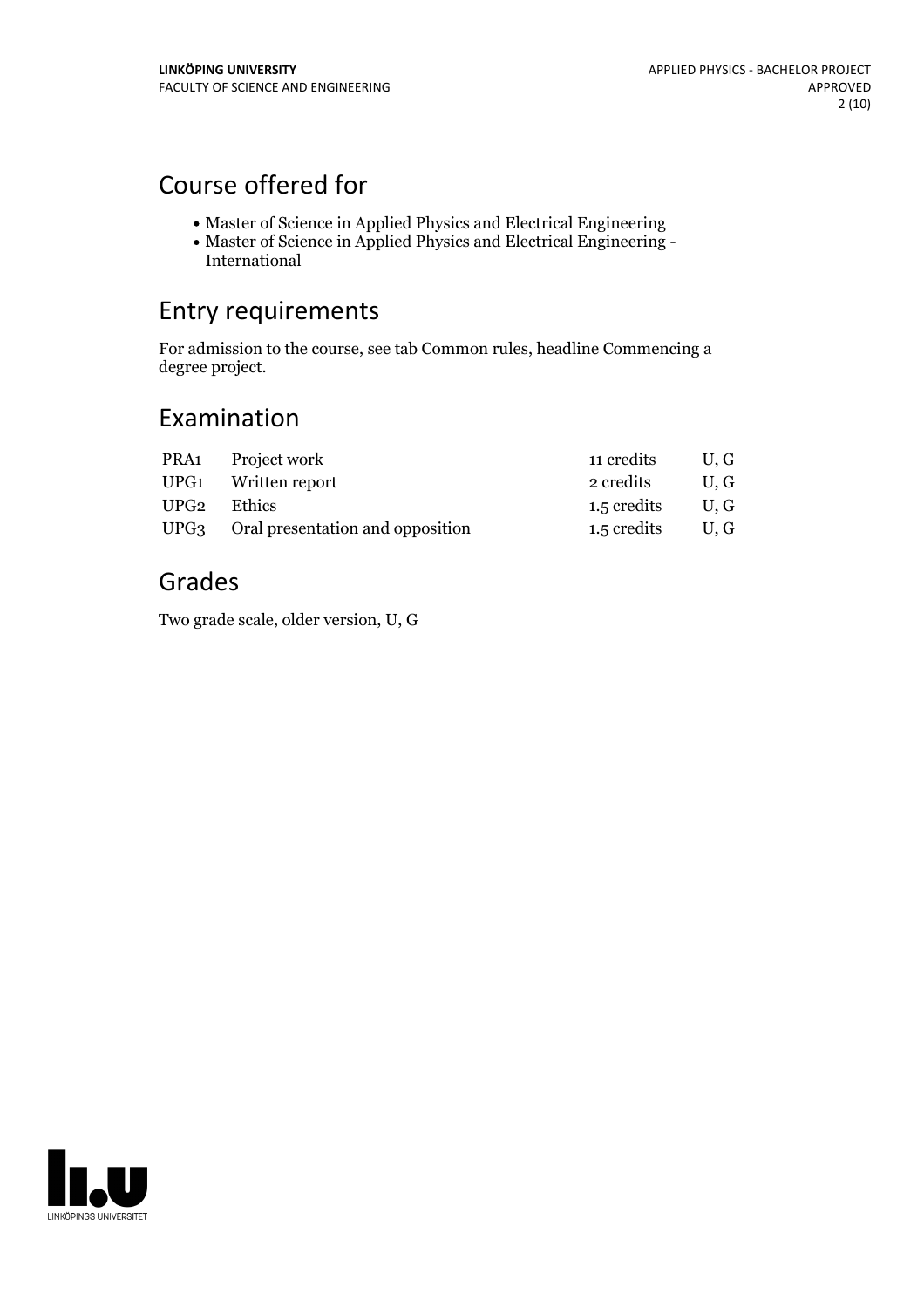# **Common rules**

# Degree projects (included in Term 6 of study programmes in engineering)

### **General provisions**

All study programmes in engineering (with the exception of the programme in Industrial Engineering and Management – International and the programme in Applied Physics and Electrical Engineering – International) have since 2014 included an obligatory degree project. The project undertaken may also be included as part of the Bachelor of Science (Technology). During Term 6 of each programme, one or several special courses are given that constitute degree projects. The syllabuses of these courses contain course-specific provisions, which are supplemented with the general provisions given below.

#### **Aim**

The degree project is to contribute to general and programme-specific objectives of the study programmes in engineering being achieved. Specific learning outcomes are given in the relevant course syllabus. In addition, the degree project has also the following learning outcomes, which are common to all degree project- based courses at LiTH:

• Knowledge of the subject

After carrying out the degree project, the student is expected to master the following:

- $\circ$  integrating in a systematic manner the knowledge gained during the period of study
- applying methodological knowledge and subject-specific knowledge within the main subject area
- $\circ$  assimilating the contents of relevant technical publications and relating the study to such contents.<br>• Personal and professional skills
- 

After carrying out the degree project, the student is expected to possess the following skills:

- $\circ$  formulating research questions and limiting the same, within a specified time schedule
- $\circ$  seeking and evaluating scientific literature.<br>  $\bullet$  Working and communicating in a group
- 
- After carrying out the degree project, the student is expected to possess the following skills:
	- $\circ$  planning, executing and presenting independent work in the form of a project carried out in a group
	- $\circ$  expressing oneself professionally, in writing and orally
	- critically examining and discussing independent work presented in
- speech and in writing.<br>• Engineering fundamentals

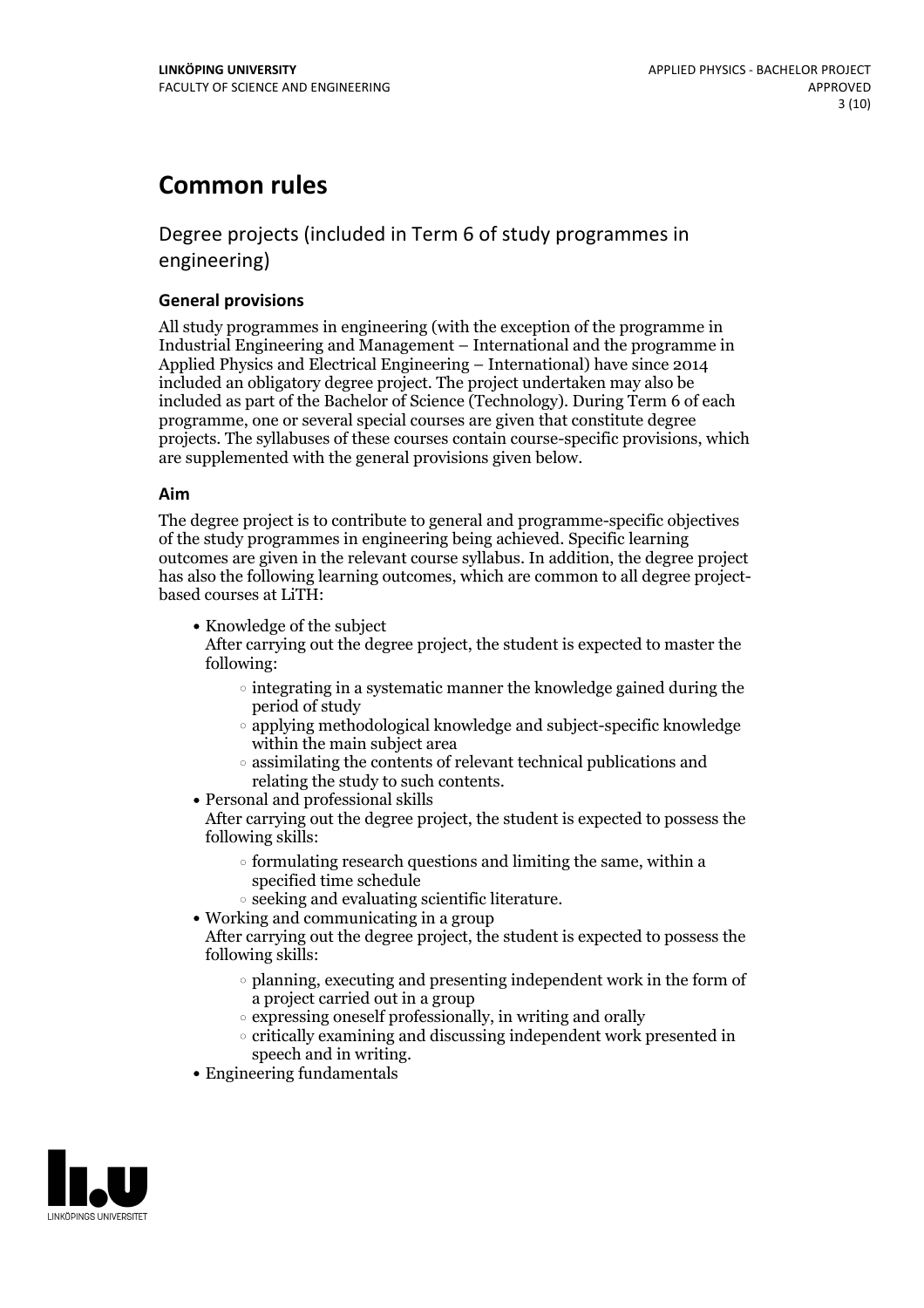After carrying out the degree project, the student is expected to master the following:

- $\circ$  creating, analysing and/or evaluating technical solutions
- making assessments that consider relevant scientific, societal and ethical aspects.

#### **Degree projects undertaken while studying abroad**

During study abroad, an individual plan is to be drawn up together with the faculty programme director to determine how the requirements for a degree project in engineering can be satisfied.

#### **Commencing a degree project**

Before a student commences a degree project, the following requirements must be satisfied:

- The student must have a minimum of 90 credits obtained from courses from Terms 1-4 of the programme (courses taken voluntarily are not counted). This requirement must be satisfied before the end of the third week of study period 2 of the autumn term before the degree project is to be carried out.<br>• The student must have completed the subject-specific courses listed in the
- course syllabus for the relevant degree project course. This requirement must be satisfied before the end of the third week of study period 2 of the
- $\bullet$  When assessing whether the requirements have been satisfied, individual decisions (such as those taken in association with admission to subsequent parts of the programme) are to be considered.

Registration for a degree project is carried out during the course registration period 1-10 October in the autumn before the degree project is to be undertaken.

#### **Forms of examination**

The examiner for the degree project is responsible for ensuring that examination takes place as specified by the course syllabus, and, where appropriate, carries out the duties of an examiner for degree projects.

The written report of the degree project corresponds to a degree project for a bachelor's degree. This means that it is to be managed in an equivalent manner with respect to publication, unless special circumstances apply.

The report must be prepared in accordance with principles for acceptable practice when referring to sources (references or quotations for which the source is specified) when the text, images, ideas, data, etc., of other people are used. It is also to be made clear whether the author has reused his or her own text, images, ideas, data, etc. from previous examinations, such as undergraduate work, project reports, etc. (This is sometimes known as"self-plagiarism".) A failure to specify such sources may be regarded as attempted deception during examination.

In cases in which several students carry out a degree project together, the

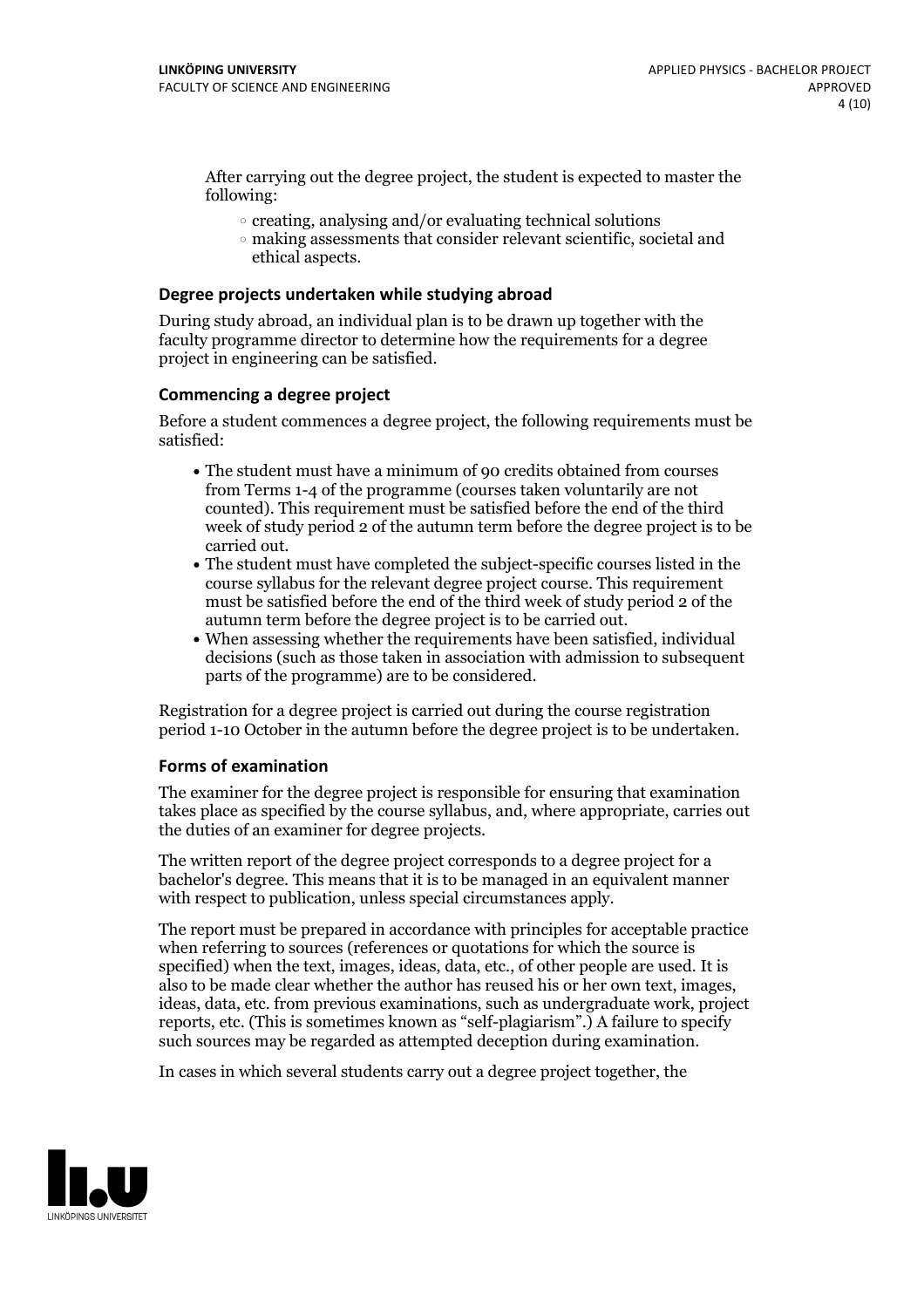contribution of each student is to be specified. The extent of the work for each student is to correspond to that of a degree project. The examiner is to ensure that each student has contributed in a satisfactory manner to the work, and that each student satisfies the requirements for achieving a Pass grade for the degree project.

## Course syllabus

A syllabus must be established for each course. The syllabus specifies the aim and contents of the course, and the prior knowledge that a student must have in order to be able to benefit from the course.

# Timetabling

Courses are timetabled after a decision has been made for this course concerning its assignment to a timetable module.

## Interruption in and deregistration from a course

The LiU decision, Guidelines concerning confirmation of participation in education (Dnr LiU-2020-02256), states that interruptions in study are to be recorded in Ladok. Thus, all students who do not participate in a course for which they have registered must record the interruption, such that the registration on the course can be removed. Deregistration from or interrupting a course is carried out using <sup>a</sup> web-based form: https://www.lith.liu.se/for- [studenter/kurskomplettering?l=en.](https://www.lith.liu.se/for-studenter/kurskomplettering?l=en)

# Cancelled coursesand changes to the course syllabus

Courses with few participants (fewer than 10) may be cancelled or organised in a manner that differs from that stated in the course syllabus. The Dean is to deliberate and decide whether a course is to be cancelled or changed from the course syllabus.

## Guidelines relating to examinations and examiners

For details, see Guidelines for education and examination for first-cycle and second-cycle education at Linköping University, Dnr LiU-2020-04501 [\(http://styrdokument.liu.se/Regelsamling/VisaBeslut/917592\)](http://styrdokument.liu.se/Regelsamling/VisaBeslut/917592).

An examiner must be employed as a teacher at LiU according to the LiU Regulations for Appointments, Dnr LiU-2021-01204 [\(https://styrdokument.liu.se/Regelsamling/VisaBeslut/622784](https://styrdokument.liu.se/Regelsamling/VisaBeslut/622784)). For courses in second-cycle, the following teachers can be appointed as examiner: Professor (including Adjunct and Visiting Professor), Associate Professor (including Adjunct), Senior Lecturer (including Adjunct and Visiting Senior Lecturer), Research Fellow, or Postdoc. For courses in first-cycle, Assistant Lecturer (including Adjunct and Visiting Assistant Lecturer) can also be appointed as examiner in addition to those listed for second-cycle courses. In exceptional

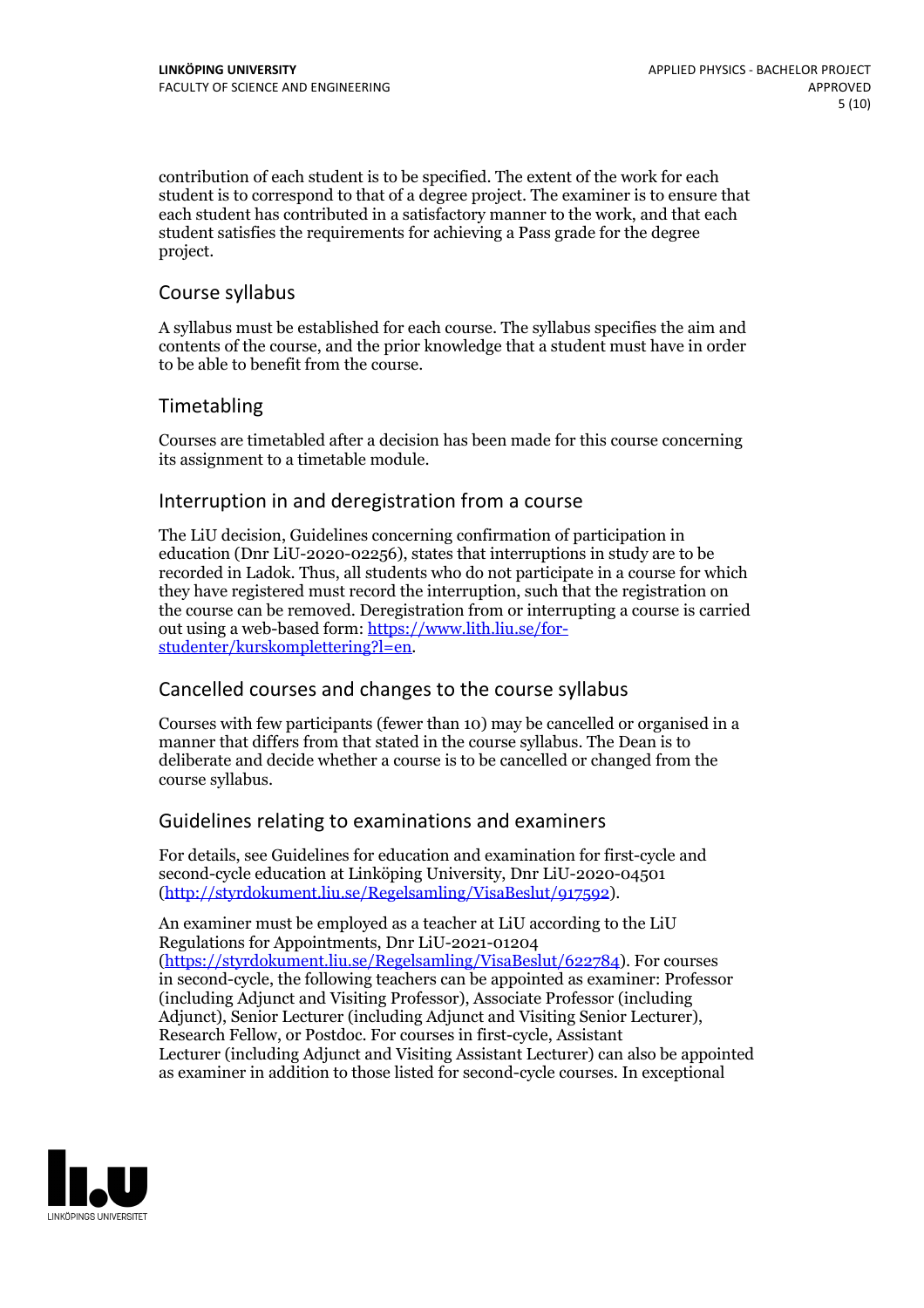cases, a Part-time Lecturer can also be appointed as an examiner at both first- and second cycle, see Delegation of authority for the Board of Faculty of Science and Engineering.

# Forms of examination

#### **Principles for examination**

Written and oral examinations and digital and computer-based examinations are held at least three times a year: once immediately after the end of the course, once in August, and once (usually) in one of the re-examination periods. Examinations held at other times are to follow a decision of the faculty programme board.

Principles for examination scheduling for courses that follow the study periods:

- courses given in VT1 are examined for the first time in March, with re-examination in June and August
- courses given in VT2 are examined for the first time in May, with re-examination in August and October
- courses given in HT1 are examined for the first time in October, with re-examination in January and August
- courses given in HT2 are examined for the first time in January, with re-examination in March and in August.

The examination schedule is based on the structure of timetable modules, but there may be deviations from this, mainly in the case of courses that are studied and examined for several programmes and in lower grades (i.e. 1 and 2).

Examinations for courses that the faculty programme board has decided are to be held in alternate years are held three times during the school year in which the course is given according to the principles stated above.

Examinations for courses that are cancelled or rescheduled such that they are not given in one or several years are held three times during the year that immediately follows the course, with examination scheduling that corresponds to the scheduling that was in force before the course was cancelled or rescheduled.

When a course, or a written examination (TEN, DIT, DAT), is given for the last time, the regular examination and two re-examinations will be offered. Thereafter, examinations are phased out by offering three examinations during the following academic year at the same times as the examinations in any substitute course. If there is no substitute course, three examinations will be offered during re- examination periods during the following academic year. Other examination times are decided by the faculty programme board. In all cases above, the examination is also offered one more time during the academic year after the following, unless the faculty programme board decides otherwise. In total, 6 re-examinations are offered, of which 2 are regular re-examinations. In the examination registration system, the examinations given for the penultimate time and the last time are denoted.

If a course is given during several periods of the year (for programmes, or on

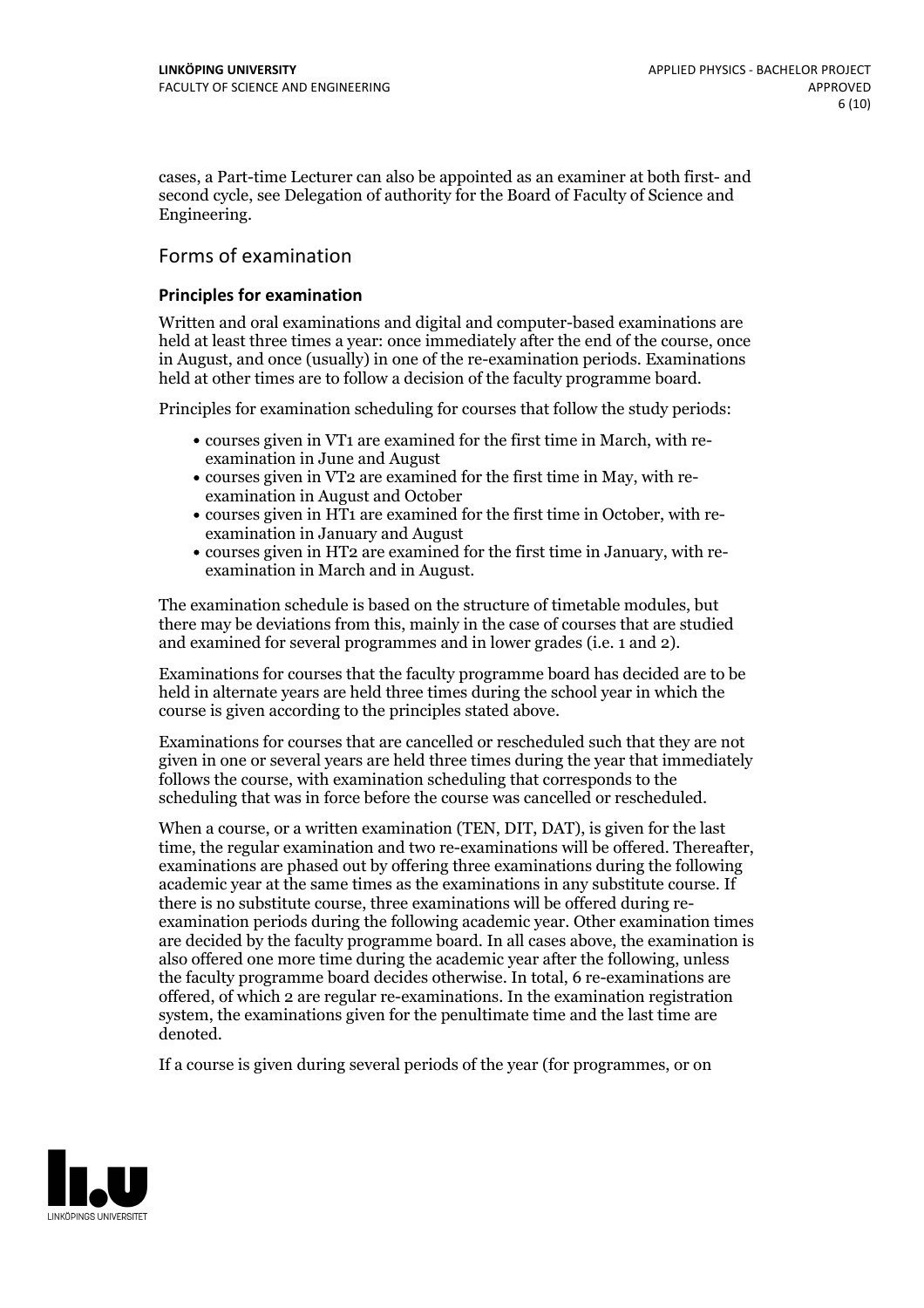different occasions for different programmes) the faculty programme board or boards determine together the scheduling and frequency of re-examination occasions.

### **Retakes of other forms of examination**

Regulations concerning retakes of other forms of examination than written examinations and digital and computer-based examinations are given in the LiU [http://styrdokument.liu.se/Regelsamling/VisaBeslut/917592.](http://styrdokument.liu.se/Regelsamling/VisaBeslut/917592)

#### **Course closure**

For Decision on Routines for Administration of the Discontinuation of Educational Programs, Freestanding Courses and Courses in Programs, see DNR LiU-2021-04782. After a decision on closure and after the end of the discontinuation period, the students are referred to a replacement course (or similar) according to information in the course syllabus or programme syllabus. If a student has passed some part/parts of a closed program course but not all, and there is an at least partially replacing course, an assessment of crediting can be made. Any crediting of course components is made by the examiner.

### **Registration for examination**

In order to take an written, digital or computer-based examination, registration in advance is mandatory, see decision in the university's rule book [https://styrdokument.liu.se/Regelsamling/VisaBeslut/622682.](https://styrdokument.liu.se/Regelsamling/VisaBeslut/622682) An unregistered student can thus not be offered a place. The registration is done at the Student Portal or in the LiU-app during the registration period. The registration period opens 30 days before the date of the examination and closes 10 days before the date of the examination. Candidates are informed of the location of the examination by email, four days in advance.

#### **Code of conduct for students during examinations**

Details are given in a decision in the university's rule book: <http://styrdokument.liu.se/Regelsamling/VisaBeslut/622682>.

## **Retakes for higher grade**

Students at the Institute of Technology at LiU have the right to retake written examinations and digital and computer-based examinations in an attempt to achieve a higher grade. This is valid for all examination components with code "TEN", "DIT" and "DAT". The same right may not be exercised for other examination components, unless otherwise specified in the course syllabus.

A retake is not possible on courses that are included in an issued degree diploma.

## **Grades**

The grades that are preferably to be used are Fail (U), Pass (3), Pass not without distinction  $(4)$  and Pass with distinction  $(5)$ .

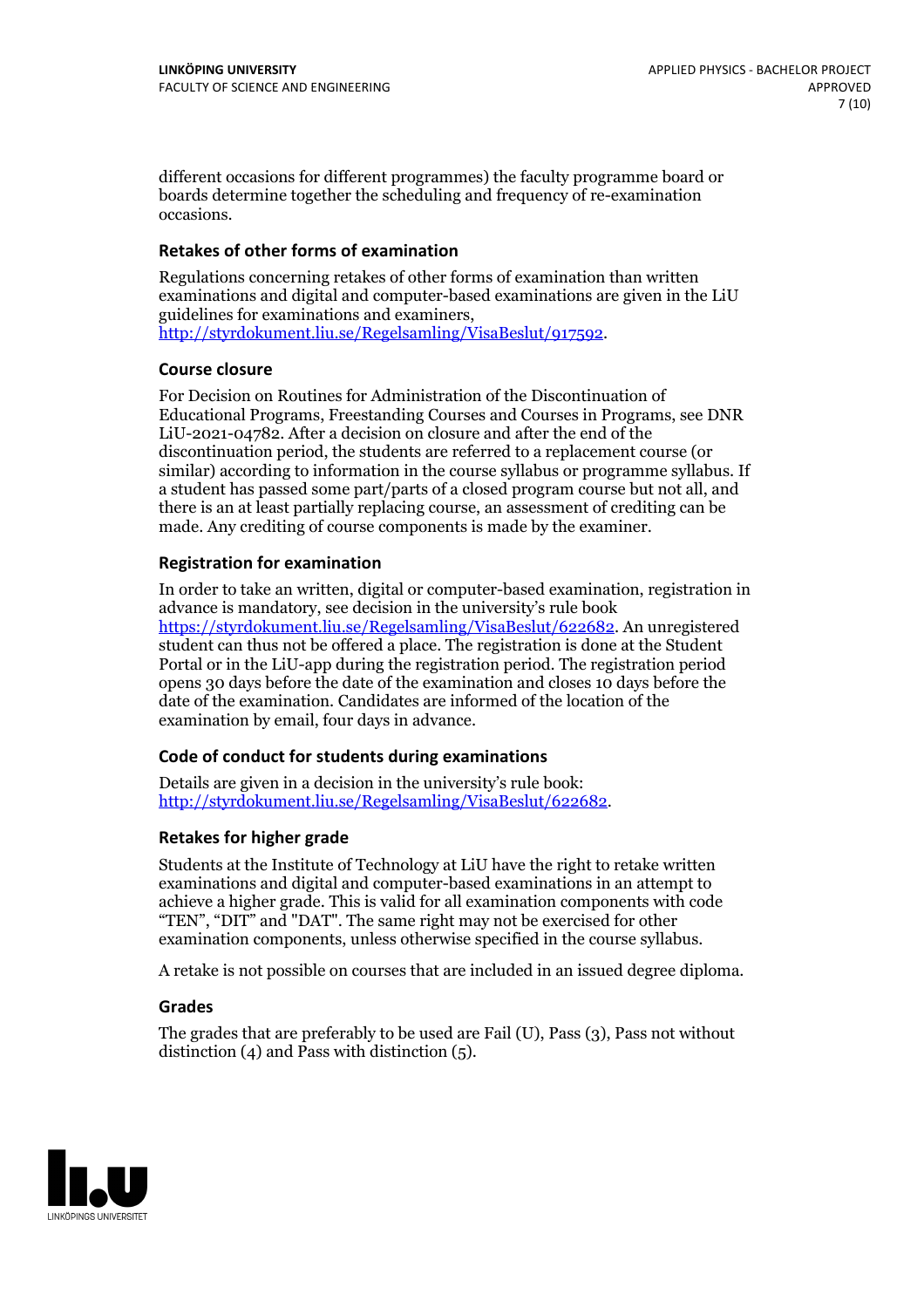- Grades U, 3, 4, 5 are to be awarded for courses that have written or digital examinations.<br>• Grades Fail (U) and Pass (G) may be awarded for courses with a large
- degree of practical components such as laboratory work, project work and
- group work. Grades Fail (U) and Pass (G) are to be used for degree projects and other independent work.

### **Examination components**

The following examination components and associated module codes are used at the Faculty of Science and Engineering:

- Grades U,  $3$ ,  $4$ ,  $5$  are to be awarded for written examinations (TEN) and digital examinations (DIT).
- $\bullet$  Examination components for which the grades Fail (U) and Pass (G) may be awarded are laboratory work (LAB), project work (PRA), preparatory written examination (KTR), digital preparatory written examination (DIK), oral examination (MUN), computer-based examination (DAT), home
- assignment (HEM), and assignment (UPG).<br>• Students receive grades either Fail (U) or Pass (G) for other examination components in which the examination criteria are satisfied principally through active attendance such as tutorial group (BAS) or examination item (MOM).<br>• Grades Fail (U) and Pass (G) are to be used for the examination
- components Opposition (OPPO) and Attendance at thesis presentation (AUSK) (i.e. part of the degree project).

In general, the following applies:

- 
- Mandatory course components must be scored and given <sup>a</sup> module code. Examination components that are not scored, cannot be mandatory. Hence, it is voluntary to participate in these examinations, and the voluntariness must be clearly stated. Additionally, if there are any associated conditions to
- the examination component, these must be clearly stated as well.<br>• For courses with more than one examination component with grades U,3,4,5, it shall be clearly stated how the final grade is weighted.

For mandatory components, the following applies (in accordance with the LiU Guidelines for education and examination for first-cycle and second-cycle education at Linköping University,

[http://styrdokument.liu.se/Regelsamling/VisaBeslut/917592\)](http://styrdokument.liu.se/Regelsamling/VisaBeslut/917592):

If special circumstances prevail, and if it is possible with consideration of the nature of the compulsory component, the examiner may decide to replace the compulsory component with another equivalent component.

For possibilities to alternative forms of examinations, the following applies (in accordance with the LiU Guidelines for education and examination for first-cycle [http://styrdokument.liu.se/Regelsamling/VisaBeslut/917592\)](http://styrdokument.liu.se/Regelsamling/VisaBeslut/917592):

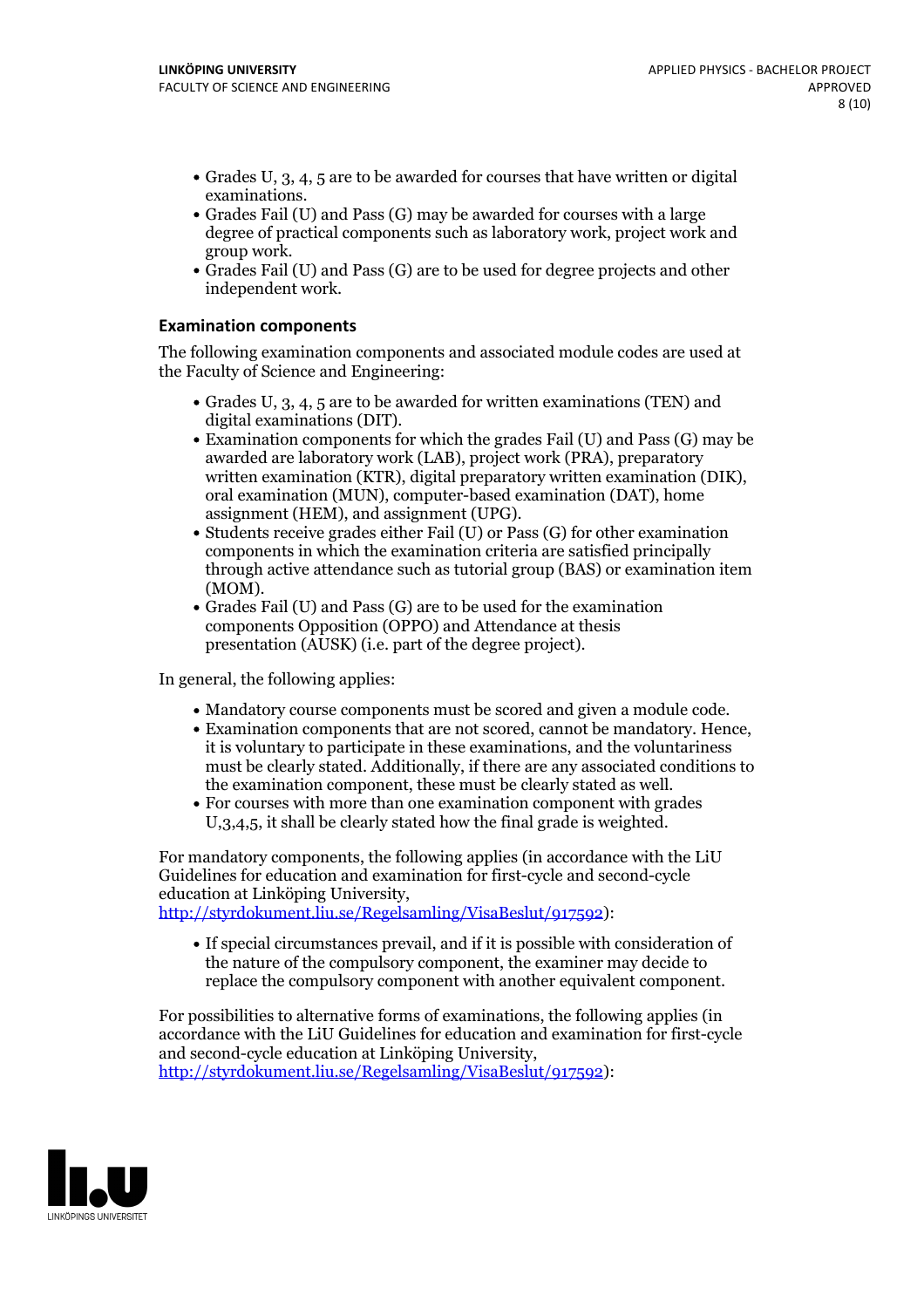- If the LiU coordinator for students with disabilities has granted a student the right to an adapted examination for a written examination in an
- $\bullet$  If the coordinator has recommended for the student an adapted examination or alternative form of examination, the examiner may grant this if the examiner assesses that it is possible, based on consideration of the course objectives. An examiner may also decide that an adapted examination or alternative
- form of examination if the examiner assessed that special circumstances prevail, and the examiner assesses that it is possible while maintaing the objectives of the course.

## **Reporting of examination results**

The examination results for a student are reported at the relevant department.

### **Plagiarism**

For examinations that involve the writing of reports, in cases in which it can be assumed that the student has had access to other sources (such as during project work, writing essays, etc.), the material submitted must be prepared in accordance with principles for acceptable practice when referring to sources (references or quotations for which the source is specified) when the text, images, ideas, data, etc. of other people are used. It is also to be made clear whether the author has reused his or her own text, images, ideas, data, etc. from previous examinations, such as degree projects, project reports, etc. (this is sometimes known as "self- plagiarism").

A failure to specify such sources may be regarded as attempted deception during examination.

## **Attempts to cheat**

In the event of <sup>a</sup> suspected attempt by <sup>a</sup> student to cheat during an examination, or when study performance is to be assessed as specified in Chapter <sup>10</sup> of the Higher Education Ordinance, the examiner is to report this to the disciplinary board of the university. Possible consequences for the student are suspension from study and a formal warning. More information is available at <https://www.student.liu.se/studenttjanster/lagar-regler-rattigheter?l=en>.

# Regulations (apply to LiU in its entirety)

The university is a government agency whose operations are regulated by legislation and ordinances, which include the Higher Education Act and the Higher Education Ordinance. In addition to legislation and ordinances, operations are subject to several policy documents. The Linköping University rule book collects currently valid decisions of a regulatory nature taken by the university board, the vice-chancellor and faculty/department boards.

LiU's rule book for education at first-cycle and second-cycle levels is available at [http://styrdokument.liu.se/Regelsamling/Innehall/Utbildning\\_pa\\_grund-](http://styrdokument.liu.se/Regelsamling/Innehall/Utbildning_pa_grund-_och_avancerad_niva)